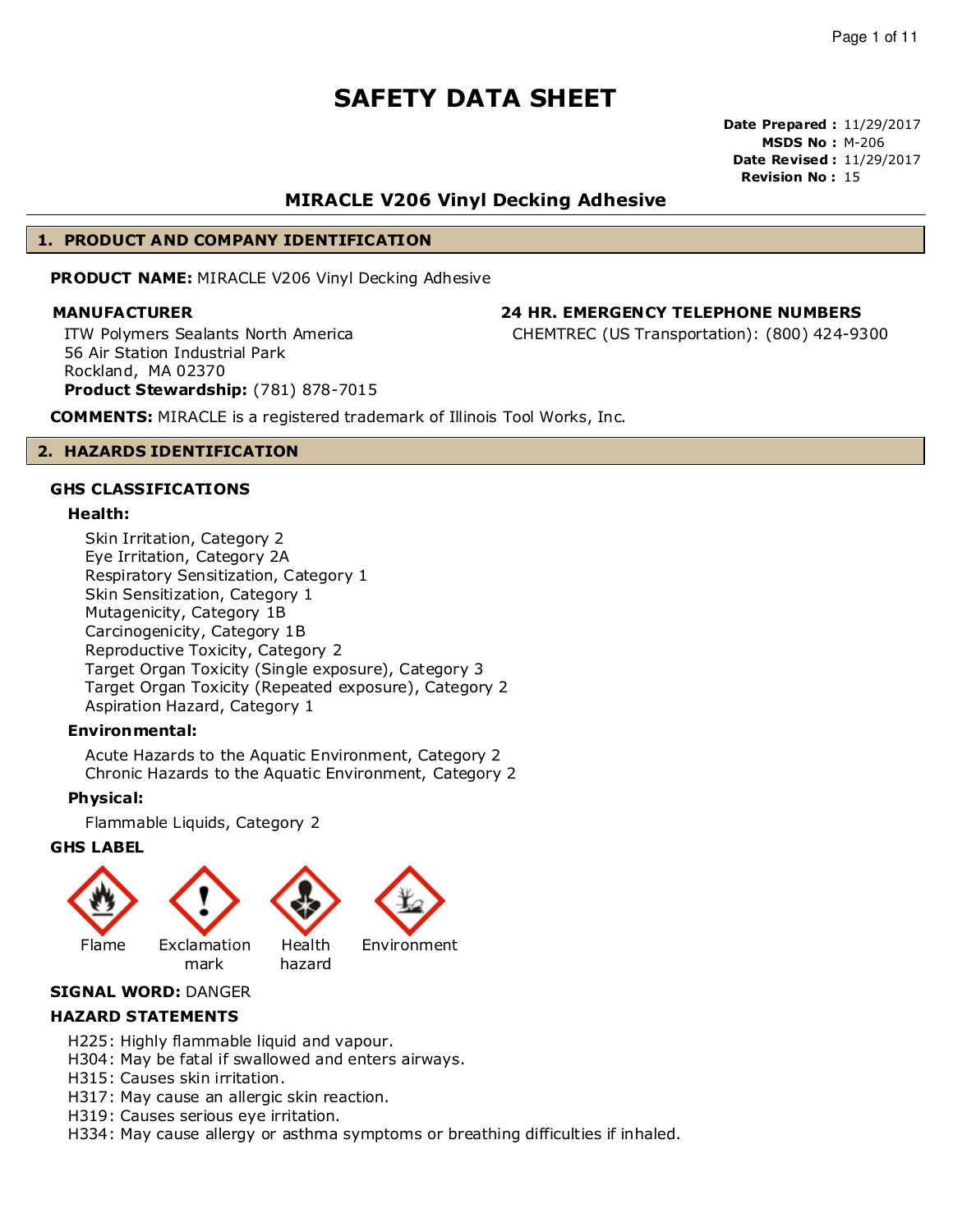**Date Prepared :** 11/29/2017 **MSDS No :** M-206 **Date Revised :** 11/29/2017 **Revision No :** 15

# **MIRACLE V206 Vinyl Decking Adhesive**

H336: May cause drowsiness or dizziness.

H340: May cause genetic defects.

H350: May cause cancer.

H361: Suspected of damaging fertility or the unborn child.

H373: May cause damage to organs through prolonged or repeated exposure.

H401: Toxic to aquatic life.

H411: Toxic to aquatic life with long lasting effects.

## **PRECAUTIONARY STATEMENT(S)**

### **Prevention:**

- [201]: Obtain special instructions before use.
- P202: Do not handle until all safety precautions have been read and understood.
- P210: Keep away from heat, hot surfaces, sparks, open flames and other ignition sources. No smoking.
- P233: Keep container tightly closed.
- P240: Ground and bond container and receiving equipment.
- P241: Use explosion-proof [electrical/ventilating/lighting] equipment.
- P242: Use non-sparking tools.
- P243: Take action to prevent static discharges.
- P260: Do not breathe dust/fume/gas/mist/vapours/spray.
- P264: Wash thoroughly after handling.
- P271: Use only outdoors or in a well-ventilated area.
- P272: Contaminated work clothing should not be allowed out of the workplace.
- P273: Avoid release to the environment.
- P280: Wear protective gloves/protective clothing/eye protection/face protection.
- P284: [In case of inadequate ventilation] wear respiratory protection.

### **Response:**

P301+P310: IF SWALLOWED: Immediately call a POISON CENTER/doctor.

P302+P352: IF ON SKIN: Wash with plenty of water.

- P303+P361+P353: IF ON SKIN (or hair): Take off immediately all contaminated clothing. Rinse skin with water [or shower].
- P304+P340: IF INHALED: Remove person to fresh air and keep comfortable for breathing.

P305+P351+P338: IF IN EYES: Rinse cautiously with water for several minutes. Remove contact lenses, if present and easy to do. Continue rinsing.

- P308+P313: IF exposed or concerned: Get medical advice/ attention.
- P312: Call a POISON CENTER/doctor if you feel unwell.
- P314: Get medical advice/attention if you feel unwell.
- P321: Specific treatment is required.
- P331: Do NOT induce vomiting.
- P332+P313: If skin irritation occurs: Get medical advice/attention.
- P333+P313: If skin irritation or rash occurs: Get medical advice/attention.
- P337+P313: If eye irritation persists: Get medical advice/attention.

P342+P311: If experiencing respiratory symptoms: Call a POISON CENTER/doctor.

P362: Take off contaminated clothing.

P370+P378: In case of fire: Use appropriate media to extinguish.

P391: Collect spillage.

### **Storage:**

P403+P233: Store in a well-ventilated place. Keep container tightly closed.

P403+P235: Store in a well-ventilated place. Keep cool.

P405: Store locked up.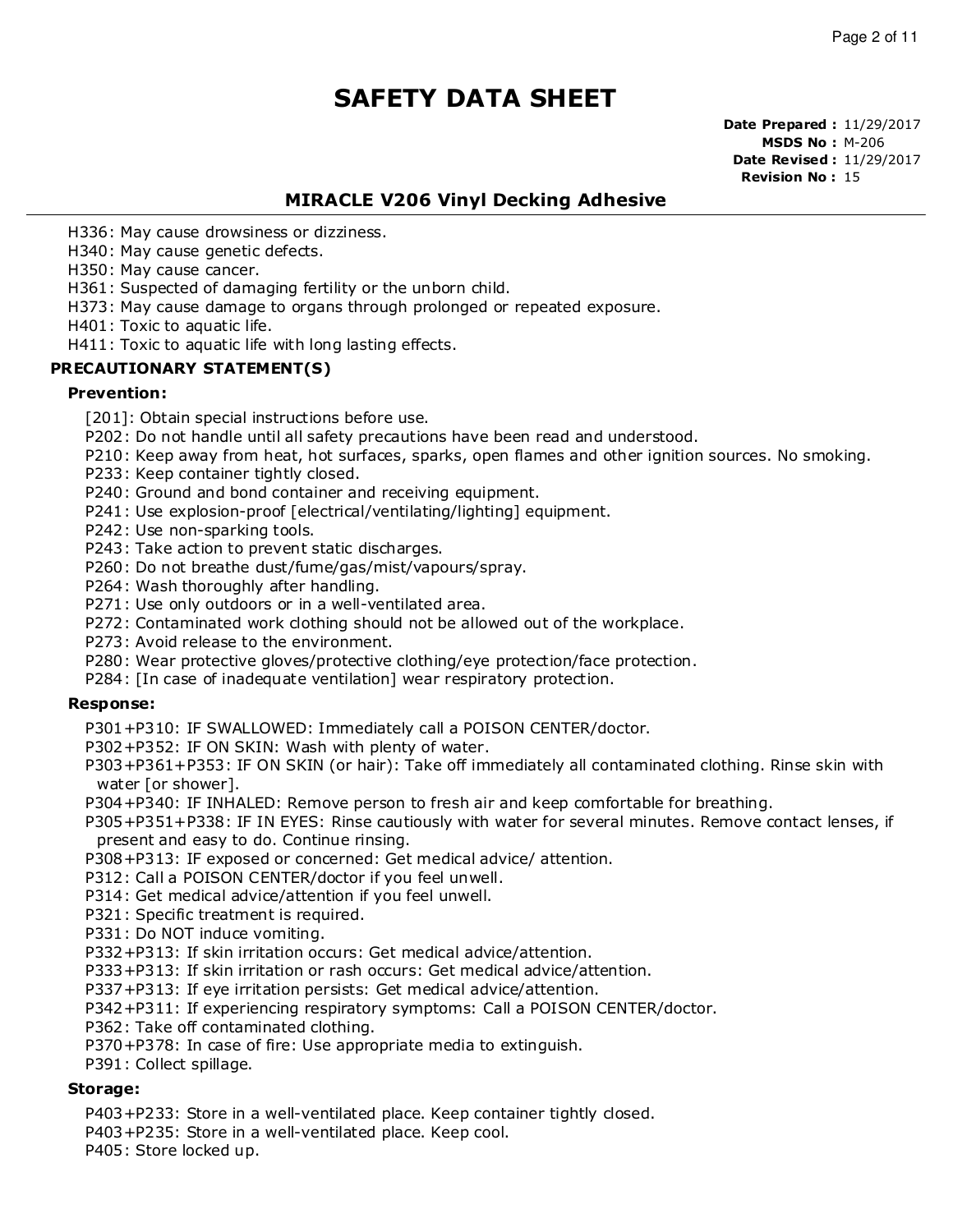**Date Prepared :** 11/29/2017 **MSDS No :** M-206 **Date Revised :** 11/29/2017 **Revision No :** 15

# **MIRACLE V206 Vinyl Decking Adhesive**

### **Disposal:**

P501: Dispose of contents/container according to local, regional, national, and international regulations.

### **EMERGENCY OVERVIEW**

**IMMEDIATE CONCERNS:** DANGER! Extremely flammable liquid and vapor. Vapor may cause flash fire and explosion. Harmful or fatal if swallowed. Harmful if absorbed through the skin. Pulmonary aspiration hazard. After ingestion, may enter lungs and produce damage. High vapor concentrations may cause drowsiness. Can cause eye, skin and respiratory tract irritation.

### **POTENTIAL HEALTH EFFECTS**

**EYES:** Can cause severe eye irritation and corneal damage.

**SKIN:** Causes defatting and skin irritation. Can cause dermatitis.

**SKIN ABSORPTION:** May be absorbed through the skin in harmful amounts.

**INGESTION:** Can cause gastrointestinal irritation, nausea and vomiting. Aspiration of material into the lungs may cause chemical pneumonitis, which can be fatal. Harmful or fatal if swallowed.

**INHALATION:** May cause nose or throat irritation. High concentrations may lead to central nervous system effects (drowsiness, dizziness, nausea, headaches, paralysis and loss of consciousness).

**MUTAGENICITY:** None known.

**ROUTES OF ENTRY:** Eye Contact, Ingestion, Inhalation, Skin Absorption, and Skin Contact

**TARGET ORGAN STATEMENT:** Central Nervous System (CNS)

**IRRITANCY:** Eyes, nose, throat, respiratory tract, and skin irritation.

### **3. COMPOSITION / INFORMATION ON INGREDIENTS**

| <b>Chemical Name</b>                                                  | <b>Wt.%</b> | <b>CAS</b>     |
|-----------------------------------------------------------------------|-------------|----------------|
| Acetone                                                               | $15 - 30$   | $67 - 64 - 1$  |
| Toluene                                                               | $10 - 30$   | 108-88-3       |
| n-Hexane                                                              | $10 - 30$   | $110 - 54 - 3$ |
| Low Boiling Point Naphtha - Solvent Naphtha (petroleum), Light Aliph. | $7 - 13$    | 64742-89-8     |
| n-Heptane                                                             | $3 - 10$    | 142-82-5       |
| Cyclohexane                                                           | $1 - 5$     | $110 - 82 - 7$ |
| Cyclopentane                                                          | $1 - 5$     | 287-92-3       |

### **4. FIRST AID MEASURES**

- **EYES:** Immediately flush eyes with plenty of tempered water (at least 15-20 minutes) lifting upper and lower eye lids occasionally. Get immediate medical attention.
- **SKIN:** Immediately wash skin with soap and plenty of water. Remove contaminated clothing. Get medical attention if symptoms occur. Wash or dispose of clothing before reuse.
- **INGESTION:** Do not induce vomiting, keep person warm, quiet and get medical attention immediately. If vomiting occurs naturally, have victim lean forward to reduce the risk of aspiration. Aspiration of this material into the lungs due to vomiting can cause chemical pneumonitis which can be fatal.

**INHALATION:** Remove to fresh air. If not breathing, give artificial respiration or give oxygen by trained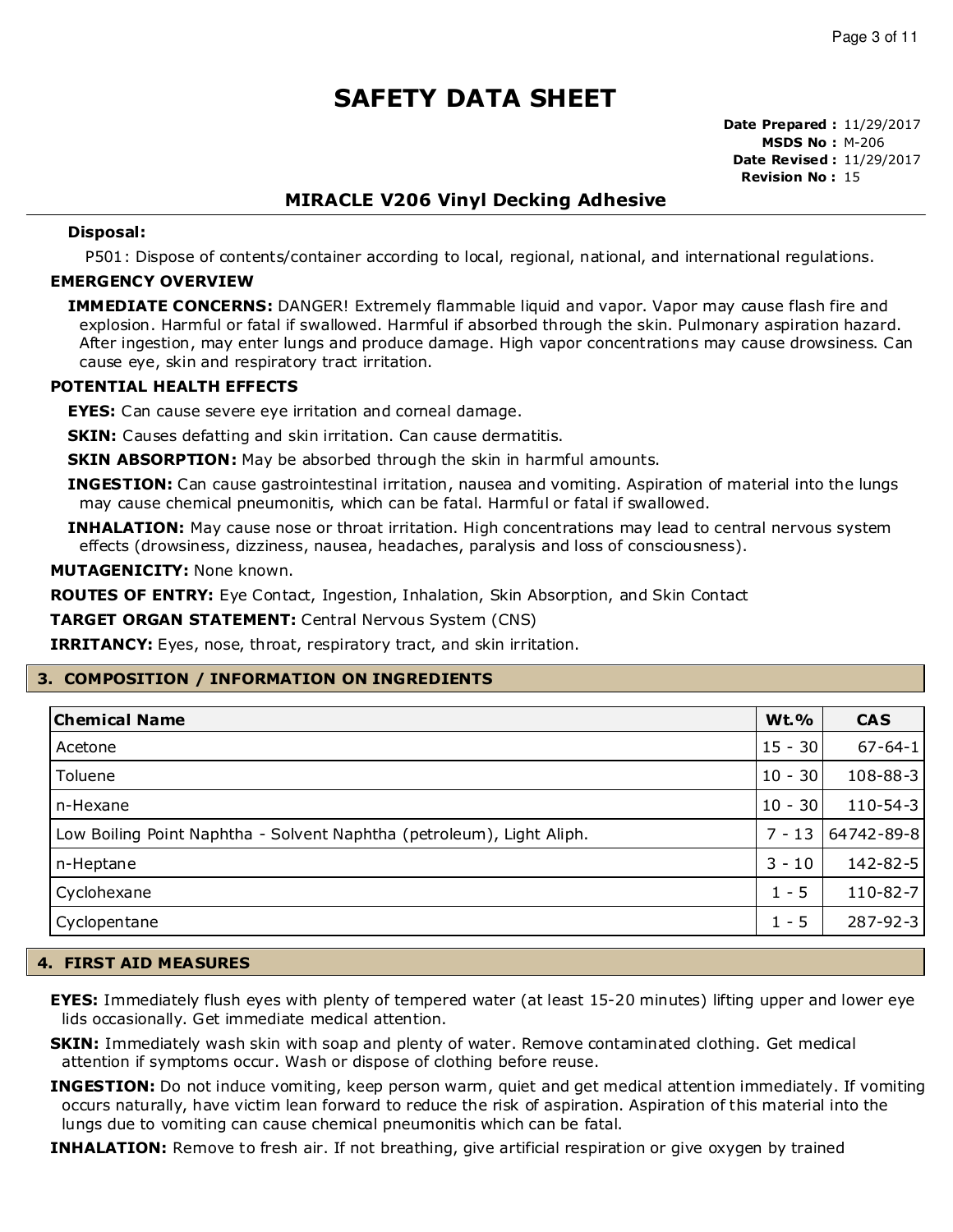**Date Prepared :** 11/29/2017 **MSDS No :** M-206 **Date Revised :** 11/29/2017 **Revision No :** 15

# **MIRACLE V206 Vinyl Decking Adhesive**

personnel. Seek immediate medical attention.

### **SIGNS AND SYMPTOMS OF OVEREXPOSURE**

- **EYES:** Liquid and vapor can severely irritate the eyes depending on type of exposure (splash, vapor) and exposure time.
- **SKIN:** Mild to moderate skin irritant.
- **SKIN ABSORPTION:** May be absorbed through the skin and can contribute to overall exposure. Effects are similar to CNS depression.
- **INGESTION:** May result in central nervous system (CNS) depression with symptoms such as headaches, nausea, vomiting, diarrhea, dizziness, incoordination and unconsciousness. Aspiration of material into lungs may cause chemical pneumonitis which can be fatal.
- **INHALATION:** High vapor concentrations may cause CNS depression with symptoms including light headedness, giddiness, nausea, drowsiness, headache, nose, throat and respiratory tract irritation, reduced appetite, confusion, and unconsciousness.
- **ACUTE EFFECTS:** High vapor concentrations may cause central nervous system (CNS) depression with symptoms including light headedness, giddiness, nausea, drowsiness, headache, nose, throat and respiratory tract irritation, reduced appetite, confusion and unconsciousness.
- **CHRONIC EFFECTS:** Damage to the nervous system of the extremeties, peripheral neuropathy, with symptoms including numbness, tingling and weakness in the toes and fingers, sensory impairment to touch, pain, vibration and temperature, muscular weakness, blurred vision, coldness of extremeties, loss of body weight and reflexes, and even paralysis. Frequent or prolonged contact may irritate the skin and cause a skin rash (dermatitis).

### **5. FIRE FIGHTING MEASURES**

### **FLAMMABLE CLASS:** Class IB

**GENERAL HAZARD:** Flammable liquid and vapor.

**EXTINGUISHING MEDIA:** Foam, dry chemical, carbon dioxide, water spray or fog.

**HAZARDOUS COMBUSTION PRODUCTS:** Carbon Monoxide, Carbon Dioxide, Aldehydes

- **EXPLOSION HAZARDS:** Avoid fire, sparks, static electricity and hot surfaces. Liquid readily evaporates at room/ambient temperature. Vapors are invisible, flammable, heavier than air, and may accumulate in low areas and spread long distances. Distant ignition and flashback are possible.
- **FIRE FIGHTING PROCEDURES:** As in any fire, wear self-contained breathing apparatus with pressure-demand, full face piece SCBA (MSHA/NIOSH approved or equivalent) and full protective gear.
- **SENSITIVE TO STATIC DISCHARGE:** Likely to catch fire from near-by spark. Static charge may accumulate by flow or agitation. Grounding and bonding of containers is required.

### **SENSITIVITY TO IMPACT: None known.**

**HAZARDOUS DECOMPOSITION PRODUCTS:** Carbon Monoxide and Carbon Dioxide may form when heated to decomposition.

### **6. ACCIDENTAL RELEASE MEASURES**

**SMALL SPILL:** Dike area to contain spill. Take precautions as necessary to prevent contamination of ground and surface waters. Recover spilled material on absorbent, such as sawdust or vermiculite, and sweep into closed containers for disposal. After all visible traces, including ignitible vapors, have been removed, thoroughly wet vacuum the area. Do not flush to sewer. If area of spill is porous, remove as much contaminated earth and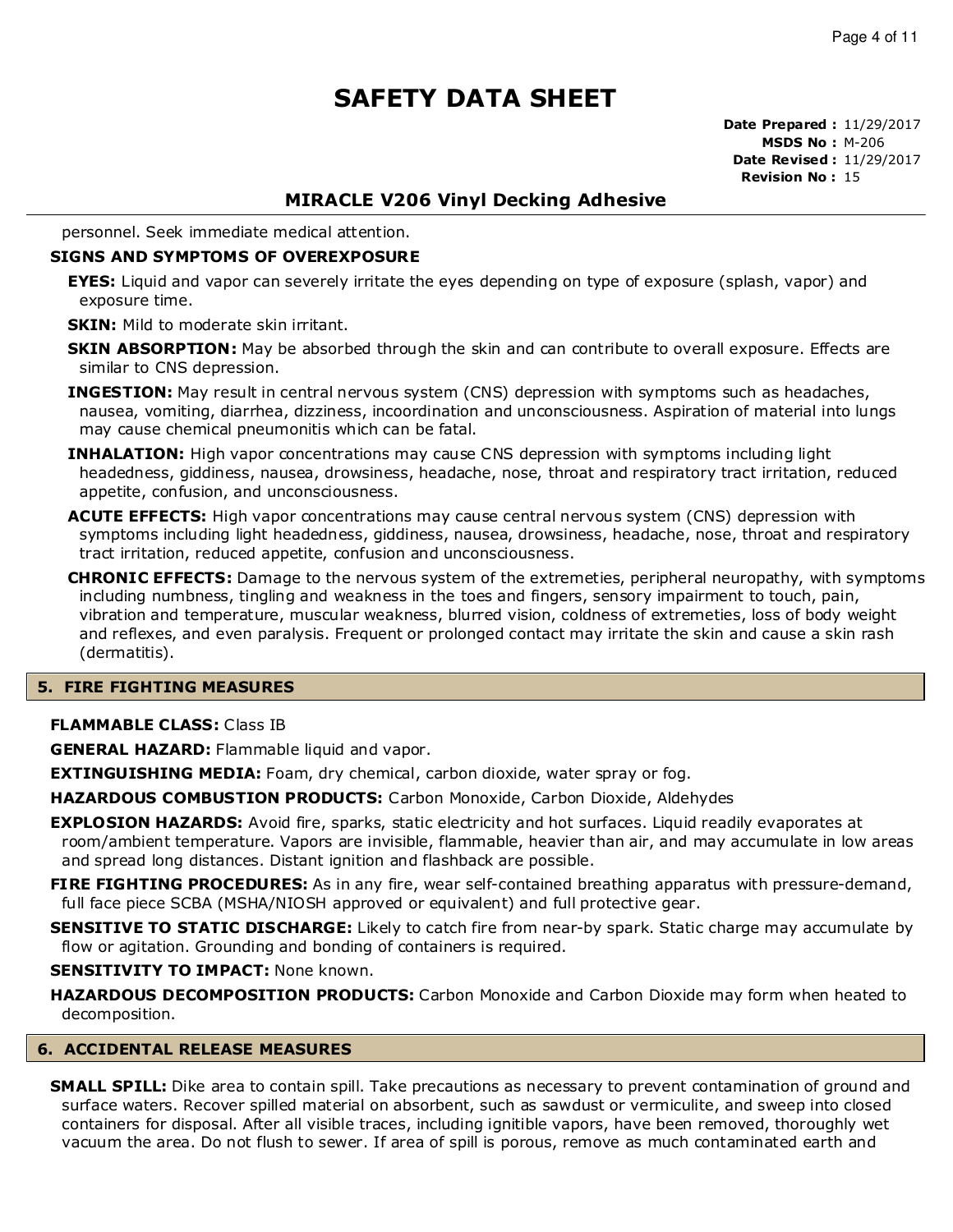#### **Date Prepared :** 11/29/2017 **MSDS No :** M-206 **Date Revised :** 11/29/2017 **Revision No :** 15

# **MIRACLE V206 Vinyl Decking Adhesive**

gravel, etc. as necessary and place in closed containers for disposal. Only those persons who are adequately trained, authorized, and wearing the required personal protective equipment (PPE) should participate in spill response and clean-up.

**LARGE SPILL:** Keep spectators away. Only those persons who are adequately trained, authorized and wearing the required personal protective equipment (PPE) should participate in spill response and clean-up. Ventilate the area by natural means or by explosion proof mechanical means (i.e. fans). Know and prepare for spill response before using or handling this product. Eliminate all ignition sources (flames, hot surfaces, portable heaters and sources of electrical, static, or frictional sparks). Dike and contain spill with inert material (e.g. sand, earth). Transfer liquids to covered and labeled metal containers for recovery or disposal, or remove with inert absorbent. Use only non-sparking tools and appropriate PPE. Place absorbent diking materials in covered metal containers for disposal. Prevent contamination of sewers, streams, and groundwater with spilled material or used absorbent.

### **7. HANDLING AND STORAGE**

**GENERAL PROCEDURES:** For professional or industrial use only. Follow label instructions. Keep out of the reach of children. Not for consumption. No smoking. Do not breathe vapors. Avoid contact with body. Turn off all pilot lights, flames, stoves, heaters, electric motors, welding equipment and other sources of ignition. Empty containers must not be washed and re-used for any purpose. Contact lens wearers must wear protective eye wear around chemical vapors and liquid. Wash hands thoroughly after handling. Flammable vapors may cause flash fire or ignite explosively. To prevent build-up of vapors, use adequate natural and/or mechanical ventilation (e.g. open all windows and doors to achieve cross ventilation). Containers may be hazardous when empty. Never use welding or cutting torch on or near container. Do not cut, drill, grind, or expose containers to heat, sparks, static electricity or other source of ignition. Explosion may occur causing injury or death.

**HANDLING:** Use adequate ventilation and appropriate respiratory protection to avoid breathing vapors when cover is removed. Ground and bond all equipment when handling flammable solvent-borne material.

**STORAGE:** Keep container closed when not in use. Store in a dry, well ventilated area, out of the sun and away from ignition sources. Do not remove or deface label. Prevent water or moist air from entering container.

**STORAGE TEMPERATURE:** 15.5°C (60°F) Minimum to 35°C (95°F) Maximum

**SHELF LIFE:** 1 year from manufacture date

### **8. EXPOSURE CONTROLS / PERSONAL PROTECTION**

### **EXPOSURE GUIDELINES**

| OSHA HAZARDOUS COMPONENTS (29 CFR1910.1200) |                                         |             |                   |                   |
|---------------------------------------------|-----------------------------------------|-------------|-------------------|-------------------|
|                                             | <b>EXPOSURE LIMITS</b>                  |             |                   |                   |
| <b>Chemical Name</b>                        | mg/m <sup>3</sup><br><b>Type</b><br>ppm |             |                   |                   |
|                                             |                                         |             | 1000 ppm          | 2400 mg/m3        |
|                                             | <b>OSHA PEL</b>                         | <b>STEL</b> | NL <sup>[1]</sup> | NL <sup>[1]</sup> |
| Acetone                                     |                                         | <b>TWA</b>  | 500 ppm           | 1187 mg/m3        |
| <b>ACGIH TLV</b>                            | <b>STEL</b>                             | 750 ppm     | 1780 mg/m3        |                   |
|                                             |                                         | <b>TWA</b>  | 200 ppm           | NL.               |
| Toluene                                     | <b>OSHA PEL</b>                         | <b>STEL</b> | 300<br>ppm [2]    | NL <sup>[2]</sup> |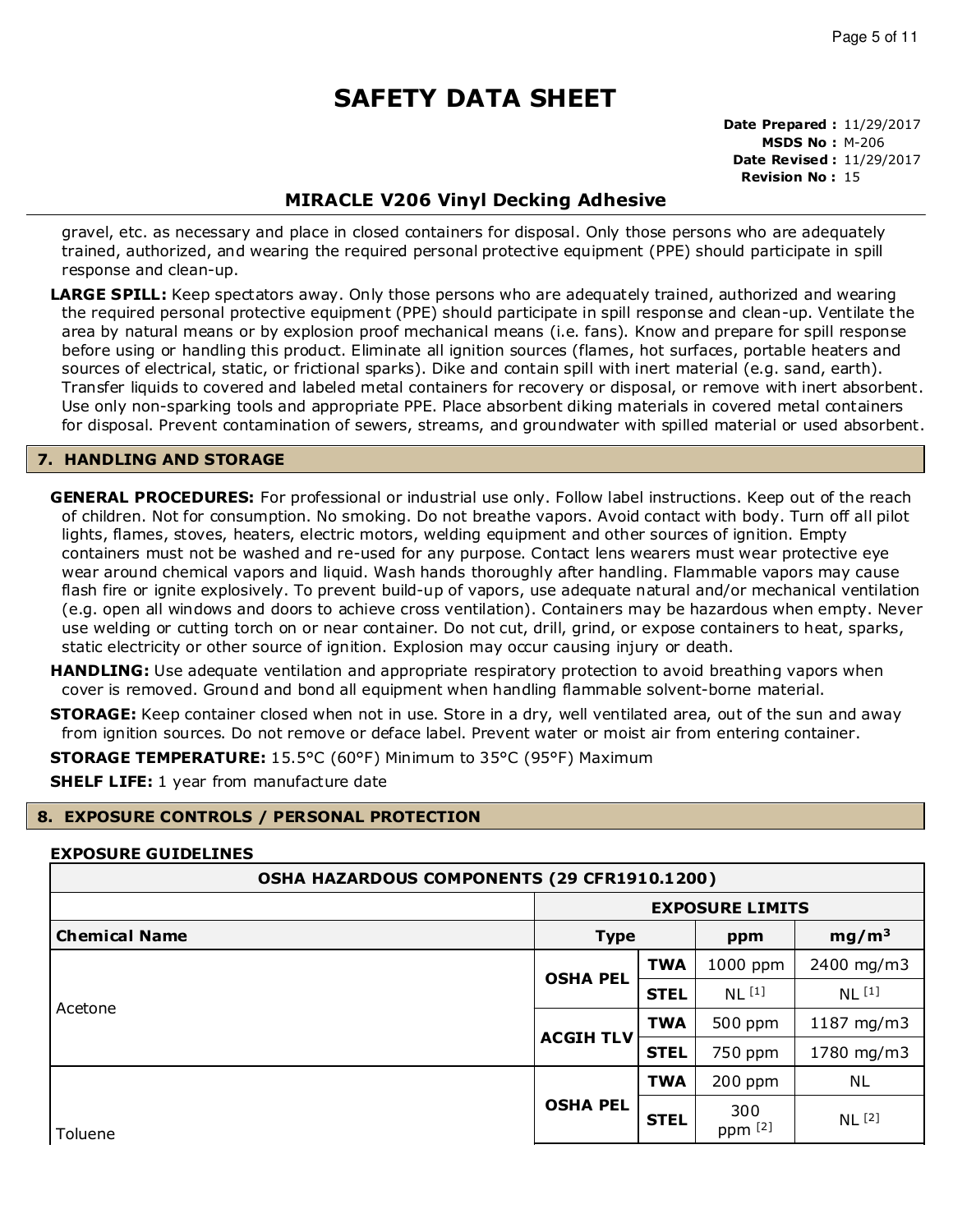**Date Prepared :** 11/29/2017 **MSDS No :** M-206 **Date Revised :** 11/29/2017 **Revision No :** 15

# **MIRACLE V206 Vinyl Decking Adhesive**

|                                                          |                  |             | 20 ppm            | <b>NL</b>         |
|----------------------------------------------------------|------------------|-------------|-------------------|-------------------|
|                                                          | <b>ACGIH TLV</b> | <b>STEL</b> | NL <sup>[1]</sup> | NL <sup>[1]</sup> |
| <b>OSHA PEL</b>                                          |                  | <b>TWA</b>  | 500<br>ppm [3]    | 1800<br>mg/m3 [3] |
| n-Hexane                                                 |                  | <b>STEL</b> | NL <sup>[1]</sup> | NL <sup>[1]</sup> |
|                                                          | <b>ACGIH TLV</b> | <b>TWA</b>  | 50 ppm            | 176 mg/m3         |
|                                                          |                  | <b>STEL</b> | NL <sup>[1]</sup> | NL <sup>[1]</sup> |
|                                                          | <b>OSHA PEL</b>  | <b>TWA</b>  | 400 ppm           | <b>NL</b>         |
| Low Boiling Point Naphtha - Solvent Naphtha (petroleum), |                  | <b>STEL</b> | NL <sup>[1]</sup> | NL <sup>[1]</sup> |
| Light Aliph.                                             |                  | <b>TWA</b>  | 400 ppm           | <b>NL</b>         |
|                                                          | <b>ACGIH TLV</b> | <b>STEL</b> | NL <sup>[1]</sup> | NL <sup>[1]</sup> |
| <b>OSHA PEL</b>                                          |                  | <b>TWA</b>  | 500<br>ppm [3]    | 2000<br>mg/m3 [3] |
| n-Heptane                                                |                  | <b>STEL</b> | NL <sup>[1]</sup> | NL <sup>[1]</sup> |
| <b>ACGIH TLV</b>                                         |                  | <b>TWA</b>  | 400 ppm           | 1640 mg/m3        |
|                                                          |                  | <b>STEL</b> | 500 ppm           | 2050 mg/m3        |
|                                                          | <b>OSHA PEL</b>  |             | 300<br>ppm [3]    | 1050<br>mg/m3 [3] |
| Cyclohexane                                              |                  | <b>STEL</b> | NL <sup>[1]</sup> | NL <sup>[1]</sup> |
|                                                          | <b>ACGIH TLV</b> | <b>TWA</b>  | $100$ ppm         | 334 mg/m3         |
|                                                          |                  | <b>STEL</b> | NL <sup>[1]</sup> | NL <sup>[1]</sup> |
|                                                          | <b>OSHA PEL</b>  | <b>TWA</b>  | NL <sup>[1]</sup> | NL <sup>[1]</sup> |
|                                                          |                  | <b>STEL</b> | NL <sup>[1]</sup> | NL <sup>[1]</sup> |
| Cyclopentane                                             | <b>ACGIH TLV</b> | <b>TWA</b>  | 600 ppm           | 1720 mg/m3        |
|                                                          |                  | <b>STEL</b> | NL <sup>[1]</sup> | NL <sup>[1]</sup> |
| <b>Footnotes:</b>                                        |                  |             |                   |                   |

**1**. NL = Not Listed

**2.**  $C =$  Ceiling

**3**. OSHA limits per 29 CFR 1910.1000 Table Z-1 & Z-2

**ENGINEERING CONTROLS:** Provide sufficient explosion proof mechanical (general and/or local exhaust) ventilation to maintain exposure below the occupational exposure limit and exposure concentration.

### **PERSONAL PROTECTIVE EQUIPMENT**

**EYES AND FACE:** Wear safety glasses with side shields (or goggles) or a full face respirator.

**SKIN:** Wear chemical protective clothing & boots to prevent repeated or prolonged skin contact. Wear impervious gloves, if needed, to prevent repeated or prolonged skin contact.

**RESPIRATORY:** NIOSH/MSHA approved air purifying respirator with an organic vapor cartridge or canister may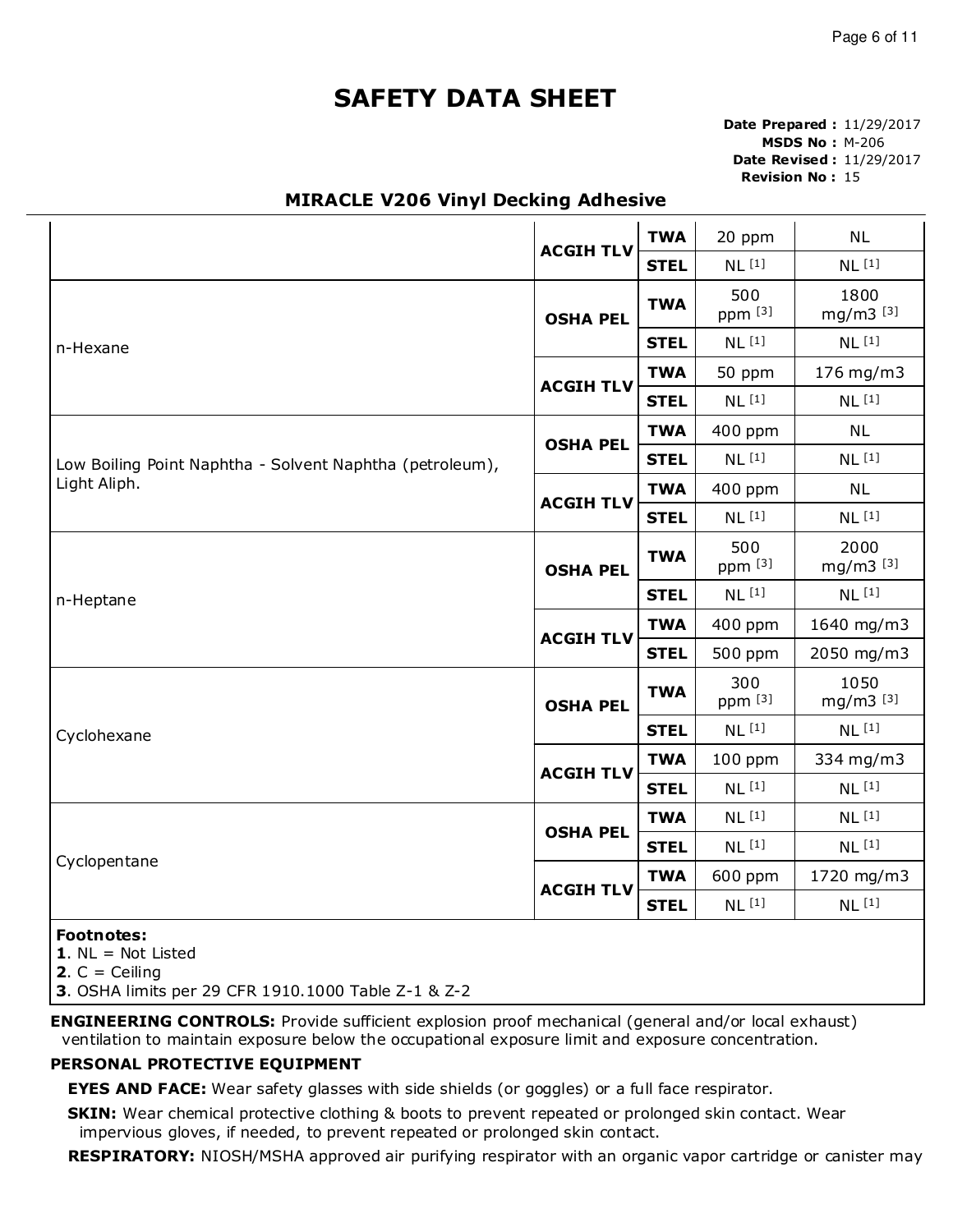**Date Prepared :** 11/29/2017 **MSDS No :** M-206 **Date Revised :** 11/29/2017 **Revision No :** 15

# **MIRACLE V206 Vinyl Decking Adhesive**

be permissible under certain circumstances where airborne concentrations are expected to exceed exposure limits. Protection provided by air purifying respirators is limited. Use a positive pressure air supplied respirator if there is any potential for an uncontrolled release, exposure levels are not known, or any other circumstances where air purifying respirators may not provide adequate protection. A respiratory protection program that meets OSHA 1910.134 and ANSI Z88.2 requirements must be followed whenever workplace conditions warrant a respirator's use.

**PROTECTIVE CLOTHING:** Wear chemical resistant gloves, such as nitrile rubber.

**WORK HYGIENIC PRACTICES:** Use good hygiene practices when handling this material. Wash hands thoroughly after use.

### **9. PHYSICAL AND CHEMICAL PROPERTIES**

**PHYSICAL STATE:** Liquid **ODOR:** Solvent-like **ODOR THRESHOLD:** Not Determined **COLOR:** Clear **pH:** Not Determined **PERCENT VOLATILE:** 83.1 **Notes:** by weight **FLASHPOINT AND METHOD:** -37°C (-34.6°F) **FLAMMABLE LIMITS:** 1.0 to 12.8 **AUTOIGNITION TEMPERATURE:** (437°F) to (997°F) **VAPOR PRESSURE:** Not Determined **VAPOR DENSITY:** Not Determined **BOILING POINT:** 49.3°C (120.7°F) to 110.6°C (231°F) **FREEZING POINT:** Not Determined **MELTING POINT:** Not Determined **POUR POINT:** Not Determined **SOLUBILITY IN WATER:** Slight **PARTITION COEFFICIENT: N-OCTANOL/WATER:** Not Determined **EVAPORATION RATE:** > 1.0 (n-Butyl Acetate=1) **DENSITY:** 6.61 lbs/gal **PARTICLE SIZE:** Not Determined **SPECIFIC GRAVITY:** 0.792 **VISCOSITY:** Not Determined **MOLECULAR WEIGHT:** Not Determined **(VOC):** 571.8 gr/L EPA Method 24 VOC **Notes:** Photochemically Reactive Only VOC: 433.4 gr/L **OXIDIZING PROPERTIES:** Not Determined **COMMENTS:** 1.74 lb VHAP/lb Solid 29.5% by weight HAP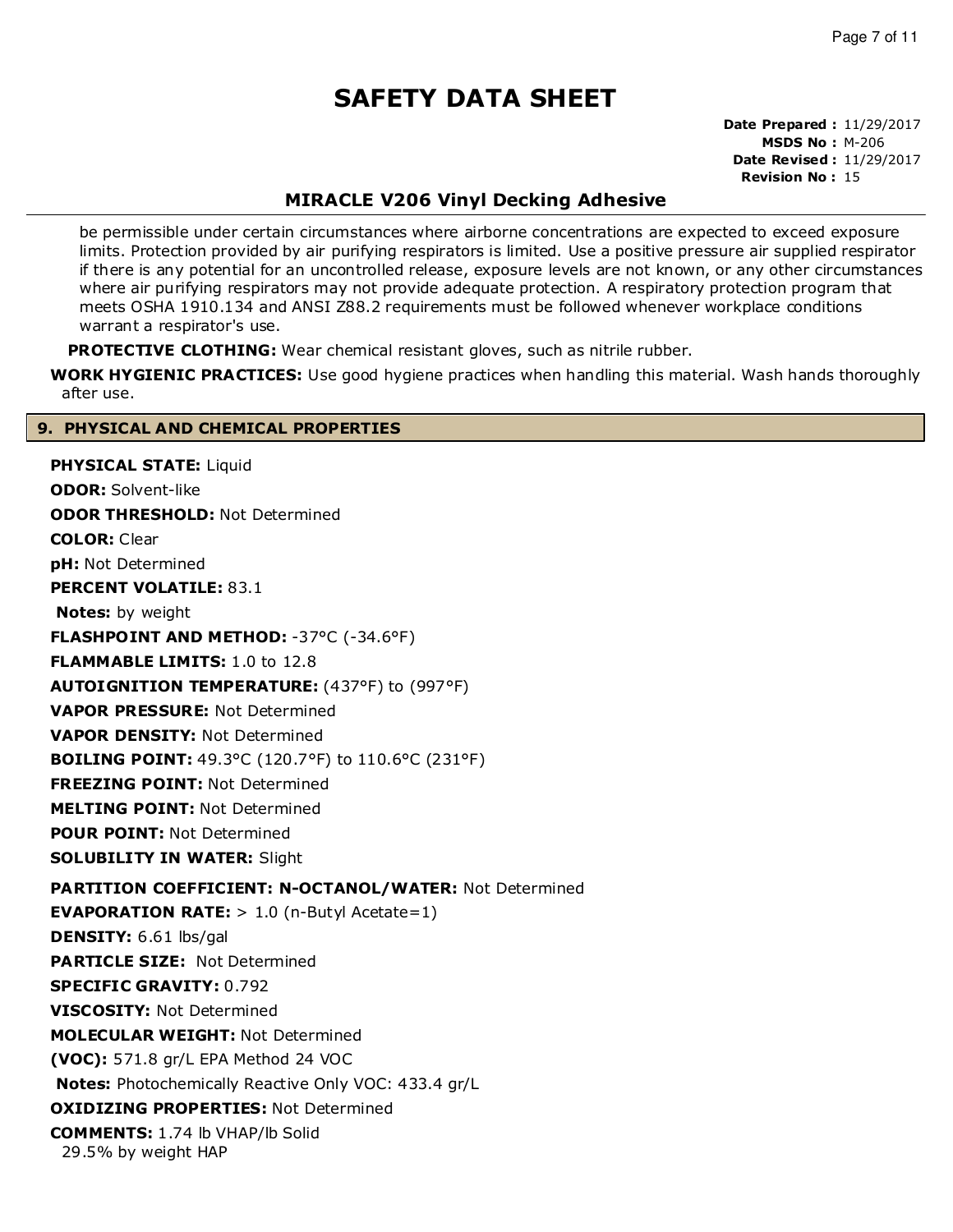**Date Prepared :** 11/29/2017 **MSDS No :** M-206 **Date Revised :** 11/29/2017 **Revision No :** 15

### **MIRACLE V206 Vinyl Decking Adhesive**

### **10. STABILITY AND REACTIVITY**

### **REACTIVITY:** Yes

**HAZARDOUS POLYMERIZATION:** Product will not undergo polymerization.

**STABILITY:** Stable.

**CONDITIONS TO AVOID:** Avoid fire, sparks, static electricity and hot surfaces.

**POSSIBILITY OF HAZARDOUS REACTIONS:** None Expected.

**HAZARDOUS DECOMPOSITION PRODUCTS:** Carbon monoxide and carbon dioxide may form when heated to decomposition.

**INCOMPATIBLE MATERIALS:** Strong oxidizing agents, strong acids and strong bases.

#### **11. TOXICOLOGICAL INFORMATION**

### **ACUTE TOXICITY**

| <b>Chemical Name</b>                                                     | ORAL LD <sub>50</sub><br>(rat) | <b>DERMAL LD<sub>50</sub></b><br>(rabbit) | <b>INHALATION LC<sub>50</sub></b><br>(rat) |
|--------------------------------------------------------------------------|--------------------------------|-------------------------------------------|--------------------------------------------|
| Acetone                                                                  | 5800 mg/kg                     | 20000 mg/kg                               | 50100 mg/cub m (8-hr<br>dose)              |
| Toluene                                                                  | 2600 to 7500<br>mg/kg          | 12124 mg/kg                               | 8000 ppm (4-hr dose)                       |
| n-Hexane                                                                 | 25000 mg/kg                    | No data                                   | 48000 ppm (4-hr dose)                      |
| Low Boiling Point Naphtha - Solvent Naphtha<br>(petroleum), Light Aliph. | $> 2000$ mg/kg                 | $> 2000$ mg/kg                            | $>$ 5000 ppm (1-hr dose)                   |
| n-Heptane                                                                | $> 15000$ mg/kg                | $> 2001$ mg/kg                            | 103000 mg/cub m (4-<br>hr dose)            |
| Cyclohexane                                                              | 29820 mg/kg                    | No data                                   | No data                                    |
| Cyclopentane                                                             | $> 5000$ mg/kg                 | No data                                   | $> 5.62$ mg/L (4-hr dose)                  |

**SERIOUS EYE DAMAGE/IRRITATION:** Eyes, nose, throat, respiratory tract irritation.

#### **CARCINOGENICITY**

| <b>Chemical Name</b> | <b>IARC Status</b> |
|----------------------|--------------------|
| Toluene              |                    |

#### **12. ECOLOGICAL INFORMATION**

**ENVIRONMENTAL DATA:** This product contains components that will normally float on water. These components may be harmful to aquatic organisms and may cause long term adverse effects in the aquatic environment.

**ECOTOXICOLOGICAL INFORMATION:** Contains components that are potentially toxic to freshwater and saltwater ecosystems.

**BIOACCUMULATION/ACCUMULATION:** Contains components with the potential to bio-accumulate.

#### **13. DISPOSAL CONSIDERATIONS**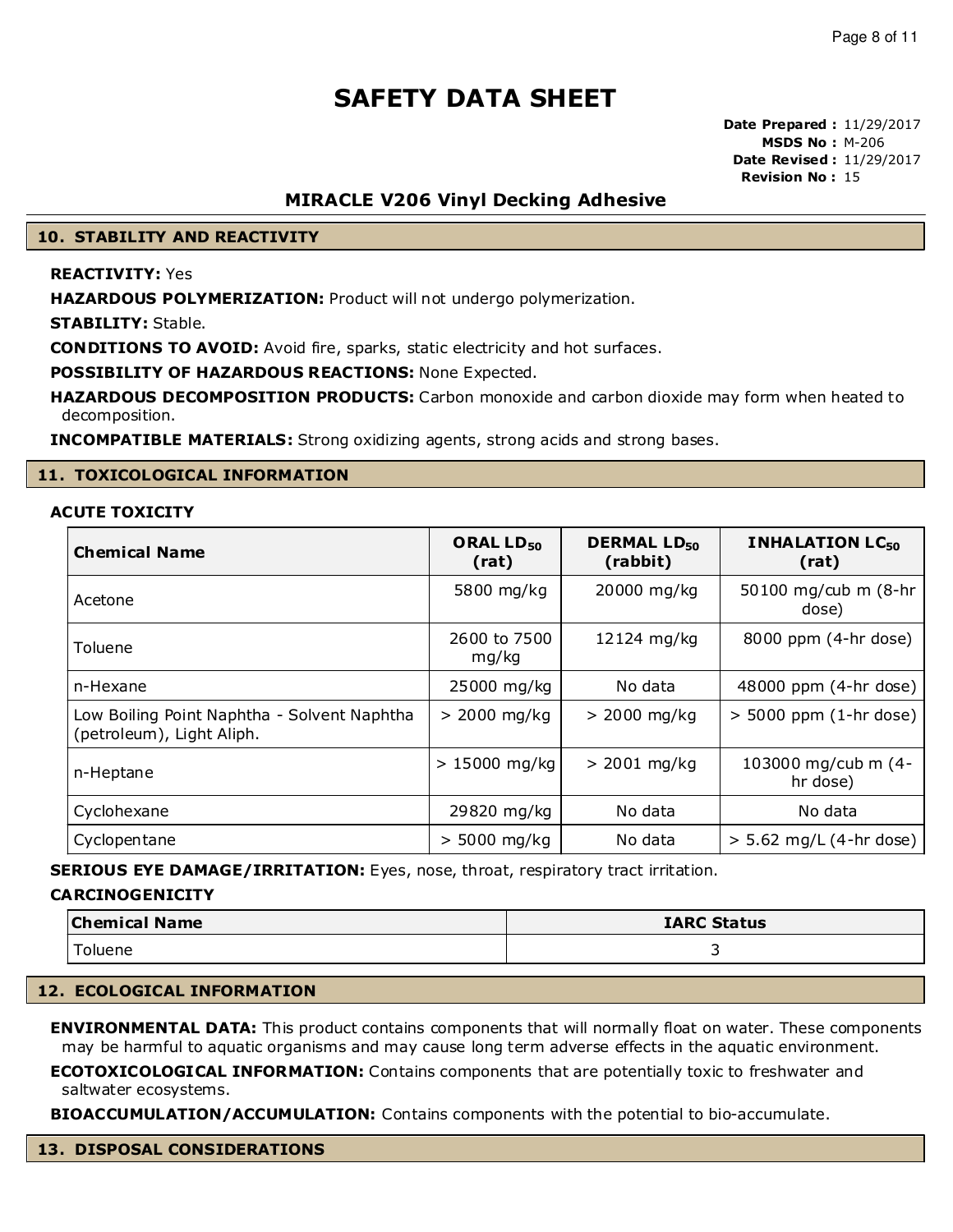**Date Prepared :** 11/29/2017 **MSDS No :** M-206 **Date Revised :** 11/29/2017 **Revision No :** 15

## **MIRACLE V206 Vinyl Decking Adhesive**

**DISPOSAL METHOD:** Dispose of in accordance with all local, state and federal regulations.

#### **14. TRANSPORT INFORMATION**

**DOT (DEPARTMENT OF TRANSPORTATION) PROPER SHIPPING NAME:** Adhesives **PRIMARY HAZARD CLASS/DIVISION:** 3 **UN/NA NUMBER:** 1133 **PACKING GROUP:** II **NAERG:** 128 **MARINE POLLUTANT #1:** None **OTHER SHIPPING INFORMATION:** contains (Toluene, n-Hexane)

### **15. REGULATORY INFORMATION**

### **UNITED STATES**

### **DOT LABEL SYMBOL AND HAZARD CLASSIFICATION**



## **SARA TITLE III (SUPERFUND AMENDMENTS AND REAUTHORIZATION ACT)**

# **FIRE:** Yes **PRESSURE GENERATING:** No **REACTIVITY:** No **ACUTE:** Yes **CHRONIC:** Yes

### **EPCRA SECTION 313 SUPPLIER NOTIFICATION**

| <b>Chemical Name</b> | <b>Wt.%</b> | <b>CAS</b>         |
|----------------------|-------------|--------------------|
| Toluene              |             | 10 - 30   108-88-3 |
| l n-Hexane           |             | 10 - 30   110-54-3 |
| Cyclohexane          |             | $1 - 5$   110-82-7 |

### **CERCLA (COMPREHENSIVE RESPONSE, COMPENSATION, AND LIABILITY ACT)**

| <b>Chemical Name</b> | <b>Wt.%</b> | <b>CERCLA RQ</b> |
|----------------------|-------------|------------------|
| Acetone              | $15 - 30$   | 5,000 lbs.       |
| Toluene              | $10 - 30$   | 1,000 lbs.       |
| n-Hexane             | $10 - 30$   | 5,000 lbs.       |
| Cyclohexane          | $1 - 5$     | 1,000 lbs.       |

### **TSCA (TOXIC SUBSTANCE CONTROL ACT)**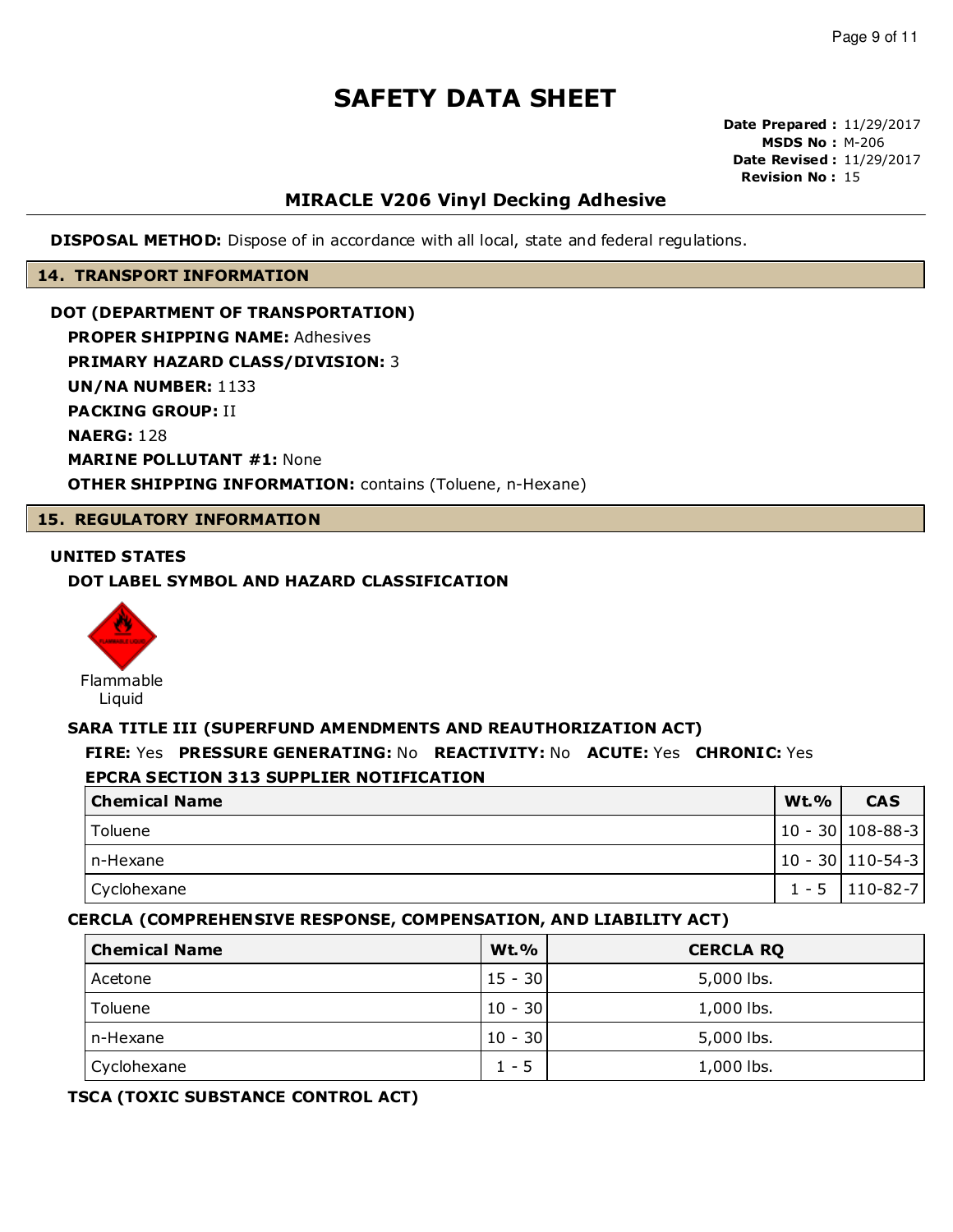**Date Prepared :** 11/29/2017 **MSDS No :** M-206 **Date Revised :** 11/29/2017 **Revision No :** 15

# **MIRACLE V206 Vinyl Decking Adhesive**

| <b>Chemical Name</b>                                                  | <b>CAS</b>     | <b>TSCA SECTION</b> |
|-----------------------------------------------------------------------|----------------|---------------------|
| Acetone                                                               | $67 - 64 - 1$  | 12b,                |
| <b>Toluene</b>                                                        | $108 - 88 - 3$ |                     |
| n-Hexane                                                              | $110 - 54 - 3$ |                     |
| Low Boiling Point Naphtha - Solvent Naphtha (petroleum), Light Aliph. | 64742-89-8     |                     |
| n-Heptane                                                             | $142 - 82 - 5$ | 12b,                |
| Cyclohexane                                                           | 110-82-7       |                     |
| Cyclopentane                                                          | 287-92-3       |                     |

# **CLEAN AIR ACT**

| Chemical Name | <b>Wt.%</b> | <b>CAS</b>               |
|---------------|-------------|--------------------------|
| Toluene       |             | $ 10 - 30 108 - 88 - 3 $ |
| I n-Hexane    |             | $ 10 - 30 110-54-3 $     |

| <b>Chemical Name</b>                                                     | <b>Requirements</b>                                                                                                                     |
|--------------------------------------------------------------------------|-----------------------------------------------------------------------------------------------------------------------------------------|
| Acetone                                                                  | New Jersey Right to Know List<br>Pennsylvania Right to Know List<br>Massachusetts Toxic Use Reduction Act (TURA)<br>Reportable Chemical |
| Toluene                                                                  | New Jersey Right to Know List<br>Pennsylvania Right to Know List<br>Massachusetts Toxic Use Reduction Act (TURA)<br>Reportable Chemical |
| n-Hexane                                                                 | New Jersey Right to Know List<br>Pennsylvania Right to Know List<br>Massachusetts Toxic Use Reduction Act (TURA)<br>Reportable Chemical |
| Low Boiling Point Naphtha - Solvent Naphtha<br>(petroleum), Light Aliph. | Pennsylvania Right to Know List                                                                                                         |
| n-Heptane                                                                | New Jersey Right to Know List<br>Pennsylvania Right to Know List                                                                        |
| Cyclohexane                                                              | New Jersey Right to Know List<br>Pennsylvania Right to Know List<br>Massachusetts Toxic Use Reduction Act (TURA)<br>Reportable Chemical |
| Cyclopentane                                                             | New Jersey Right to Know List<br>Pennsylvania Right to Know List                                                                        |

**CALIFORNIA PROPOSITION 65:** This product contains toluene, a chemical known to the state of California to cause birth defects or other reproductive harm.